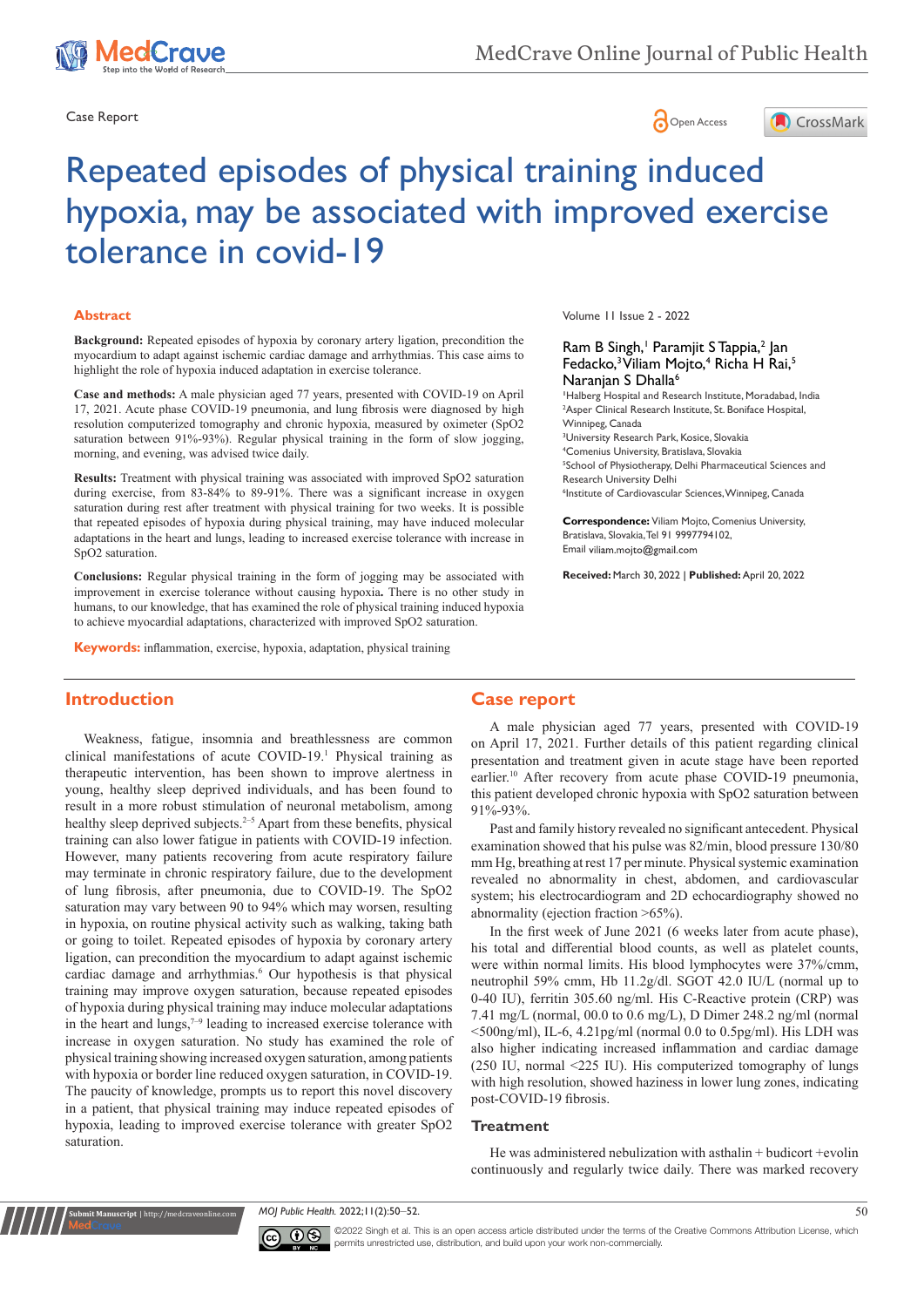from acute phase, after 6 weeks of treatment. Since he had persistent lungs' fibrosis, he was administered tablet nintedanib soft gelatin capsules, 100 mg twice daily, and rosuvastatin 5 mg daily, without any improvement in oxygen saturation.

He was advised physical training in the form of slow jogging; 100 steps in approximately 2 minutes, intermittently for three times, after 3-5 min rest each time, in the morning and evening. However, he could not do any exercise due to marked decline in SpO2 levels down to 81- 84%. Therapeutic intervention with physical training was associated with significant changes in the SpO2 measured via oximeter as well as multipara monitor. At the baseline, physical exercise was associated with modest decline in SpO2 down to 81% to 84% during jogging, which would recover on taking rest, during the next 3-5 minute. However, after exercise training for the next two weeks, there was a significant improvement in exercise tolerance Table 1, Figure 1, 2. The effects of exercise training on SpO2 with reference to hypoxia, which is clearer in Figure 2. There is a marked increase in exercise tolerance after physical training at 0, 1, and 5 minutes.

**Table 1** Effects of exercise training on oxygen saturation with reference to hypoxia

| Day of<br>therapy | During exercise, before<br>training, $(SpO2%)$ | After I min<br>(SpO2%) | After 5 min<br>(SpO2%) |
|-------------------|------------------------------------------------|------------------------|------------------------|
| Day 1             | 83                                             | 87                     | 90                     |
| Day 2             | 85                                             | 88                     | 90                     |
| Day 3             | 84                                             | 89                     | 90                     |
| Day 4             | 85                                             | 88                     | 90                     |
| Day 5             | 86                                             | 90                     | 91                     |
| Mean* ±<br>SD     | $84.6 \pm 1.14$                                | $88.4 \pm 1.14*$       | $90.2 \pm 0.44*$       |
|                   | <b>AFTER</b>                                   | <b>PHYSICAL</b>        | <b>TRAINING</b>        |
| Day 1             | 88                                             | 92                     | 94                     |
| Day 2             | 89                                             | 93                     | 94                     |
| Day 3             | 90                                             | 93                     | 95                     |
| Day 4             | 91                                             | 93                     | 94                     |
| Day 5             | 92                                             | 93                     | 95                     |
| Mean* ±<br>SD     | $90.0 \pm 1.58$                                | 92.8 ±0.44*            | 94.4 ±0.55*            |

\*=Mean ± standard deviation of highest values. \*= *p*<0.01, values were obtained by comparison of data after 1, and 5 minutes with data obtained during exercise. Statistical differences were analyzed using repeated measure oneway Analysis of Variance (ANOVA), followed by Tukey's Multiple Comparison Test using GraphPad Prism Software, ver. 8.0.2.

## **Discussion**

This case report reveals that physical training such as slow jogging may be associated with significant increase in SpO2, in a patient with post-acute COVID-19 having subacute to chronic hypoxia Table 1, Figure 1. The findings reveal that treatment with physical training also allowed increased exercise tolerance from hypoxia to near normal oxygen saturation Table 1, Figure 2. Since, no such evidence exists in human beings, therefore, direct comparisons between this case report and the established literature are not possible.

There is evidence that immobilization due to hospitalization and bed rest with decreased physical activity due to sustained quarantine and social distancing, can downregulate the ability of body organ systems. Hence patient' immune system is not able to resist to complications of viral infection and increase the risk of damage to the immune cells as well as respiratory, cardiovascular, musculoskeletal systems and the brain.



**Figure 1** Bar diagram showing significant increase in oxygen saturation after 1 min, and 5 min. Comparison of SpO2 saturation during exercise before and after physical training.



**Figure 2** Effect of physical training on SpO2 at baseline, before training and after training of 4 weeks, showing significant increase in exercise tolerance. Ex=Exercise.

Repeated episodes of hypoxia can increase the intrinsic capability of the myocardium and possibly alveolar cells to adapt, providing protection against arrhythmias and ischemia. This poses the possibility that our human experiment may be the first to observe that repeated stimulation via physical training induced hypoxia may cause increased exercise tolerance. However, repeated episodes of hypoxia may be an assumption, because performing repeated episodes of hypoxia, may have an impact of repeated exercise training on SpO2 levels.<sup>11-13</sup>

There is evidence that acute hypoxia via stimulation of the β adrenergic receptors can occur, causing increase in the heart rate and the cardiac output. Having increased the systolic blood pressure and affected the heart rate, it tends to accelerate the Rate Pressure Product. However, if it persists for a prolonged period, it may induce ischemia and cardiac hypertrophy which may in due course of time cause heart failure. Evidence states that chronic hypoxia leads to several adaptive changes, that sustains function with heart tissue oxygen consumption at  $\sim$ 0.1 ml O<sub>2</sub>/g/min, which is approximately 6ATP consumption per day. The metabolic adaptations induced by chronic hypoxia may thus lead to efficient utilization of limited oxygen supply and preserve function by alternatively shifting to glucose metabolism. Though the mechanism for this remains unexplored, experiments suggest that training adaptations induced by exercise may alter cardiac gene expression and signaling and may also reduce or abate oxidative stress and inflammation as well as apoptotic activity.

# **Limitations**

Since hypoxemia may be associated with potential negative effects, the physician should be aware of the accuracy of these instruments.

**Citation:** Singh RB, Tappia PS, Fedacko J, et al. Repeated episodes of physical training induced hypoxia, may be associated with improved exercise tolerance in covid-19. *MOJ Public Health.* 2022;11(2):50‒52. DOI: [10.15406/mojph.2022.11.00374](https://doi.org/10.15406/mojph.2022.11.00374)